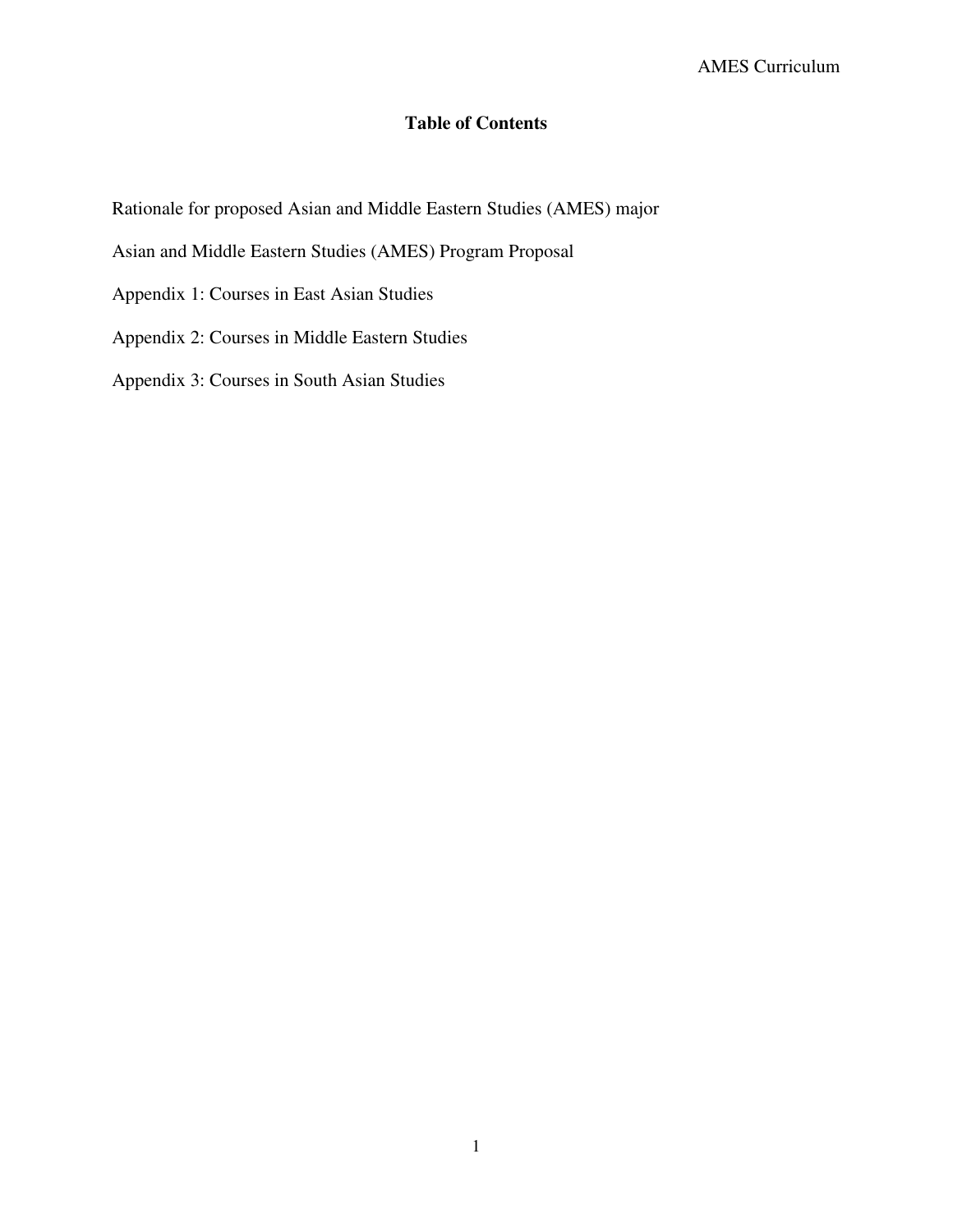### **Rationale for proposed Asian and Middle Eastern Studies (AMES) major**

This new major, Asian and Middle Eastern Studies (AMES), will replace the existing East Asian Studies and Middle East Studies majors. It is a multidisciplinary program that aims to enrich the understanding of a broadly conceived "Asia" in relation to other parts of the world. Representing the languages and cultures practiced by over half of the world's population, the AMES program includes the study of history, politics, religion, literature, fine and media arts, expressive and ritual culture, and the major languages of the region. Its curriculum consists of concentrations in East Asian Studies and Middle Eastern Studies as well as four minor programs of study including minors in East Asian Studies, Middle Eastern Studies, South Asian Studies (newly proposed) and Comparative and Diaspora Studies (newly proposed). While the minors in East Asian and Middle Eastern Studies are revisions of existing minors; the minor in South Asian Studies is newly composed and appended to this document. The minor in Comparative and Diaspora Studies of Asia and the Middle East is new, but is based on existing courses, and established student interests and faculty research.

Through interdisciplinary coursework and hands-on advising, AMES will inspire students to cultivate specialized knowledge on a vital region within Asia while exposing them to various cross-regional practices that have shaped larger collective experiences. Furthermore, by bringing together our resources on campus and beyond, the AMES program aims to challenge and stimulate students by introducing an alternative worldview. It will complement our College's traditional intellectual and curricular strengths on Euro-American matters by cultivating an "Asian" (hence non-Western) understanding of the wider world.

The AMES curricular proposal is a work of collaboration. Originating from the College's decision to rethink the intellectual and curricular frameworks of the area studies programs that existed under the Global Studies framework, it has brought together a large group of faculty and students eager to expand our College's intellectual horizons and pedagogical possibilities beyond the often narrowly-focused area studies curricula. Experts in the field have increasingly viewed the formation of an AMES curriculum a fruitful endeavor, as leading universities such as Cambridge, Columbia (which also includes African Studies), Dartmouth, Duke, and Northwestern (among others) have successfully launched and operated such synthetic programs. Our goal as AMES faculty is to enrich the educational experience at William and Mary by introducing this new curricular experience to students, staff, and faculty. We firmly believe that it builds on existing strengths and reinforces our collective efforts to "internationalize" our campus.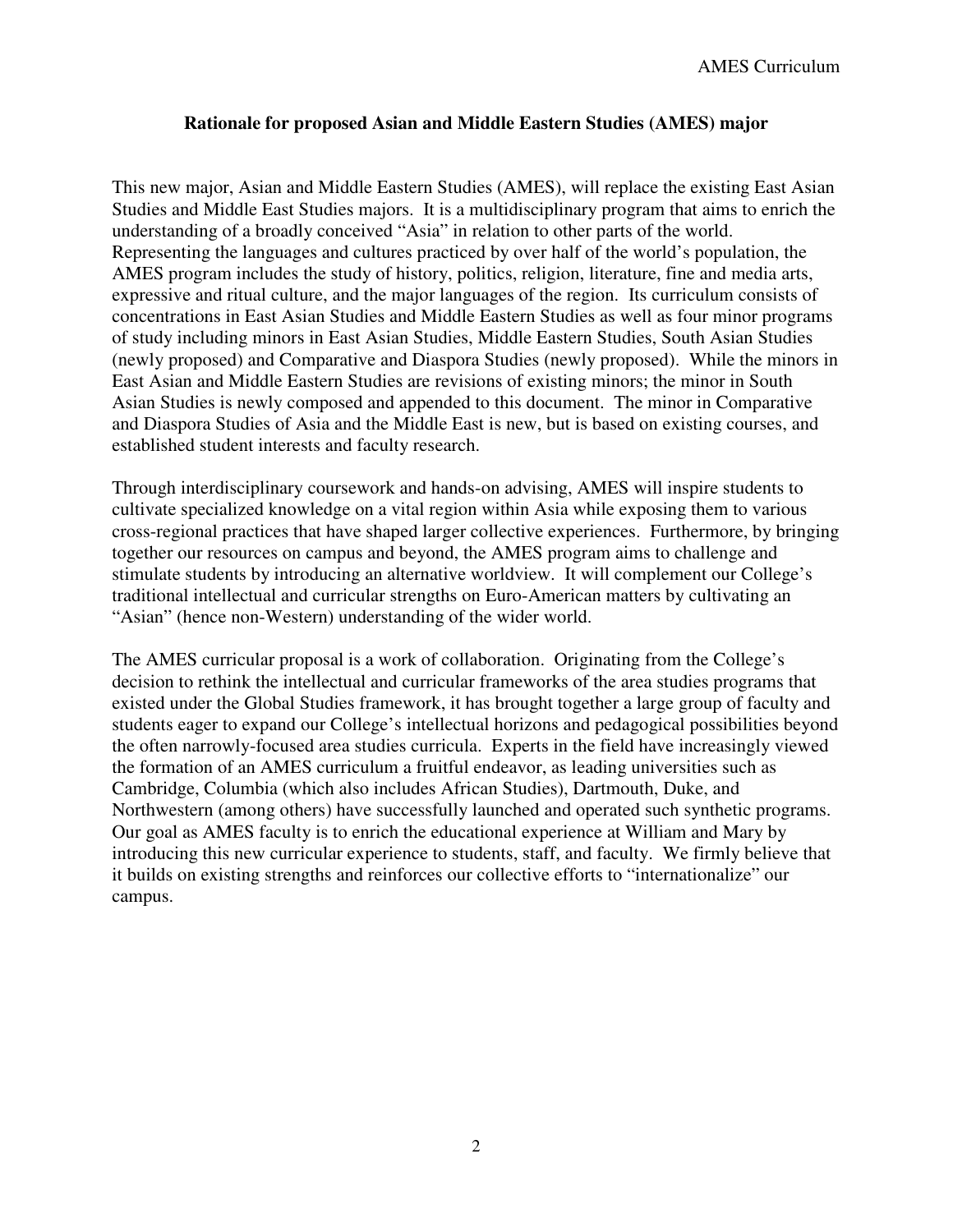## **Asian and Middle Eastern Studies (AMES) Program Proposal**

ADVISORY COMMITTEE: **Abegaz** (Economics), **Basu** (Economics), **Canning** (History), **Chan** (Modern Languages and Literatures), **Cheng** (Government), **Cherkaoui** (Modern Languages and Literatures), **Cronin** (Modern Languages and Literatures), **DiNitto** (Modern Languages and Literatures), **Eisele** (Modern Languages and Literatures), **Gupta** (Religious Studies), **Hamada** (Anthropology), **Han** (History), **Hoeppe** (Anthropology), **Katz** (Music), **Kitamura** (Program Co-Director, History), **Mullen** (Government), **Ozyegin** (Sociology/Women's Studies), **Rafeq** (History), **Rasmussen** (Program Co-Director, Music), **Shushan** (Government), **Sohoni** (Sociology), **Sonn** (Religious Studies), **Tang** (Modern Languages and Literatures), **Tanglao-Aguas** (Theatre, Speech, and Dance), **Voight** (Anthropology), **Vose** (Religious Studies), **Zandi-Sayek** (Art and Art History), **Zutshi** (History)

**Statement of Purpose:** Asian and Middle Eastern Studies (AMES) is a multidisciplinary program that aims to enrich the understanding of a broadly conceived "Asia" in relation to other parts of the world. The AMES curriculum includes the study of history, politics, religion, literature, fine and media arts, expressive and ritual culture, and the major languages of the region. Its curriculum consists of the AMES major with concentrations in East Asian Studies and Middle Eastern Studies, and course offerings encompassing a diverse range of topics that involve East Asia, South Asia, Southeast Asia, the Middle East, and the Asia-Pacific. The AMES curriculum includes four minor programs of study including minors in East Asian Studies, Middle Eastern Studies, South Asian Studies and Comparative and Diaspora Studies. AMES majors and minors are encouraged to combine their academic study with service learning, study away, or study abroad. AMES students are encouraged to look into allied programs such as Global Studies and International Relations for complementary courses and intellectual exchange. Requirements for the major and minor are listed below.

## **Required Credit Hours:** 37

**Major Declaration:** Prospective majors in AMES should discuss their plans for study with member or affiliated faculty by the end of the sophomore year. Students may choose to major in two concentrations: East Asian Studies and Middle Eastern Studies. Declaration forms and instructions for majors and minors are available at the AMES website and at the Registrar's Office.

**Major Computing Requirement (CPR):** The major computing requirement will be satisfied upon completion of (1) AMES 493 (Senior Research in Asian and Middle East Studies), (2) by fulfilling the computing requirement for a department that offers a course in the student's major, or (3) by completing Computer Science 131 or higher.

**Major Writing Requirement (MWR):** The major writing requirement will be satisfied upon completion of (1) AMES 493 (Senior Research in Asian and Middle East Studies), (2) AMES 495-496 (Senior Honors), (3) by fulfilling the writing in a related disciplinary major, or (4) by completing a substantial writing project under the direction of a faculty member.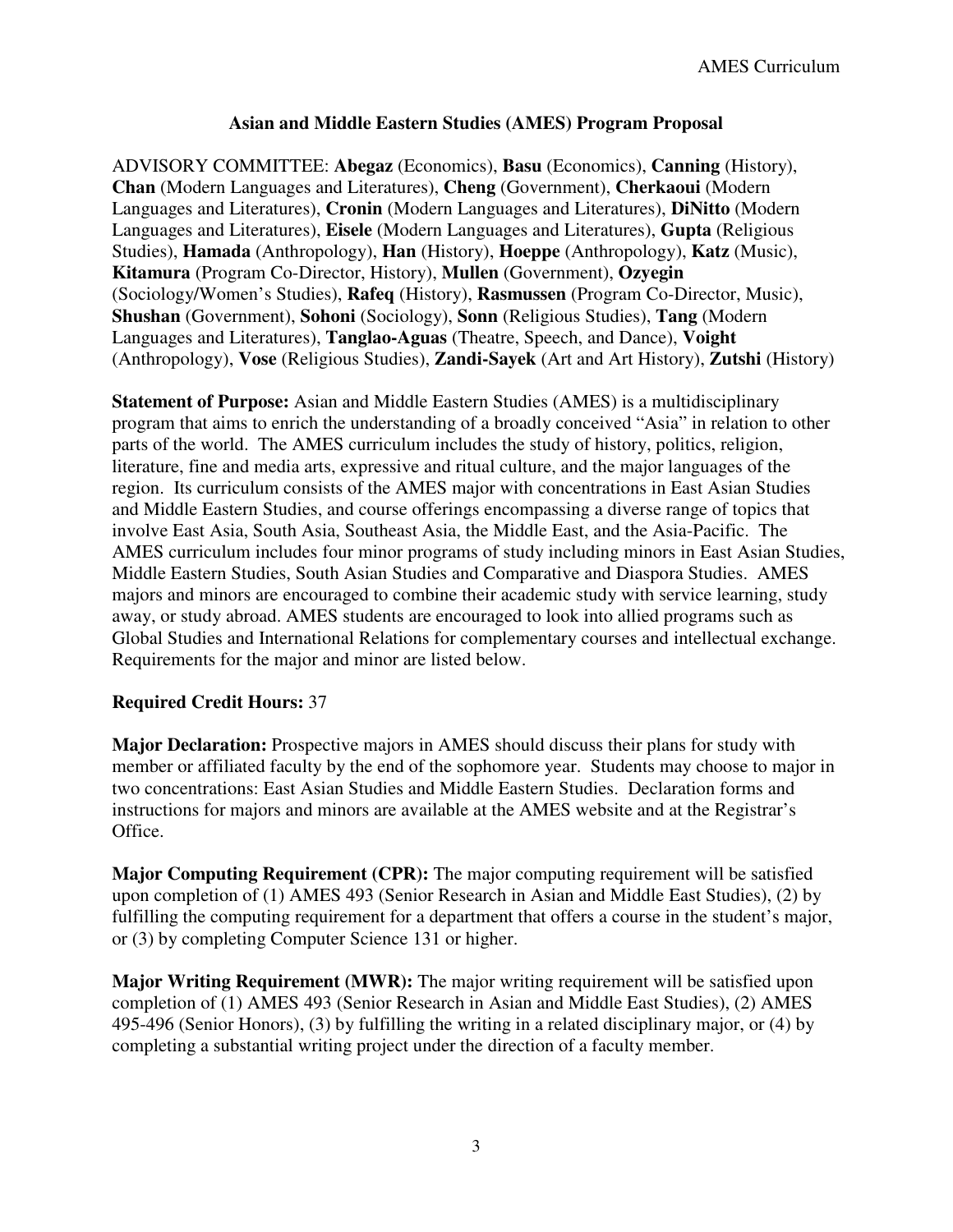**Study Abroad:** Students are strongly encouraged to seek overseas opportunities and pursue summer and semester-long programs of study, scholarship, and service in all areas of Asia and the Middle East, or at approved institutions in the United States. Contact the Global Education Office at the Reves Center for International Studies for information on William and Mary study abroad programs and on programs offered by other institutions. With prior approval, courses taken abroad may be applied to the major or used for other requirements. Funding for independent research projects may be available from the Charles Center for Interdisciplinary Study; students should also investigate scholarship opportunities available through the Reves Center's Global Education Office for language study.

**Lecture Series**: AMES faculty will sponsor a series of lectures by specialists who work across disciplines and geographical areas. While students are encouraged to attend all lectures, this series will be tied to a one-credit course when possible and practical.

**Common Core** (7 credits): All majors, regardless of concentration, are required to take the following:

AMES 200 (Critical Issues in Asian and Middle Eastern Studies, 3 credits): This core course employs interdisciplinary approaches to critically examine selected intellectual and cultural themes in a broadly conceived "Asia," including East Asia, South Asia, Southeast Asia, the Middle East, and the Asia-Pacific. Team taught. Themes may vary from year to year but will focus on issues relevant to the Asian experience: Orientalism, Postcolonialism, etc

AMES 493 (Senior Capstone Research in Asian and Middle Eastern Studies, 1 credit): A research and discussion forum based around themes relevant to AMES area studies, in which students present and comment on their own and each other's original research papers. Students will revise papers for presentation at the AMES Senior Research Colloquium held each spring. The class will read representative scholarship from multiple regions. Instructor provides overarching theme, core readings, background lectures on research methods, and guidelines on revising and presenting papers. Prerequisite AMES 200 or instructor permission. Open to juniors and seniors only.

A 3-credit course outside of the region of concentration. For example, if a student's concentration is in East Asian Studies, he or she must complete a 3-credit course that focuses on Southeast Asia, South Asia, the Middle East, or any other Asia-related course outside of East Asian Studies.

**Concentrations** (30 credits)**:** The remaining credits are to come from courses that are specific to each of the two concentrations that constitute the major. These are described below.

#### **(A) East Asian Studies Concentration**

**Language Requirement**: A major in East Asian Studies includes an Asian-related foreign language component that exceeds the College-wide proficiency requirement. This means two courses beyond the 202-level in one East Asian language, or 202-level proficiency in two East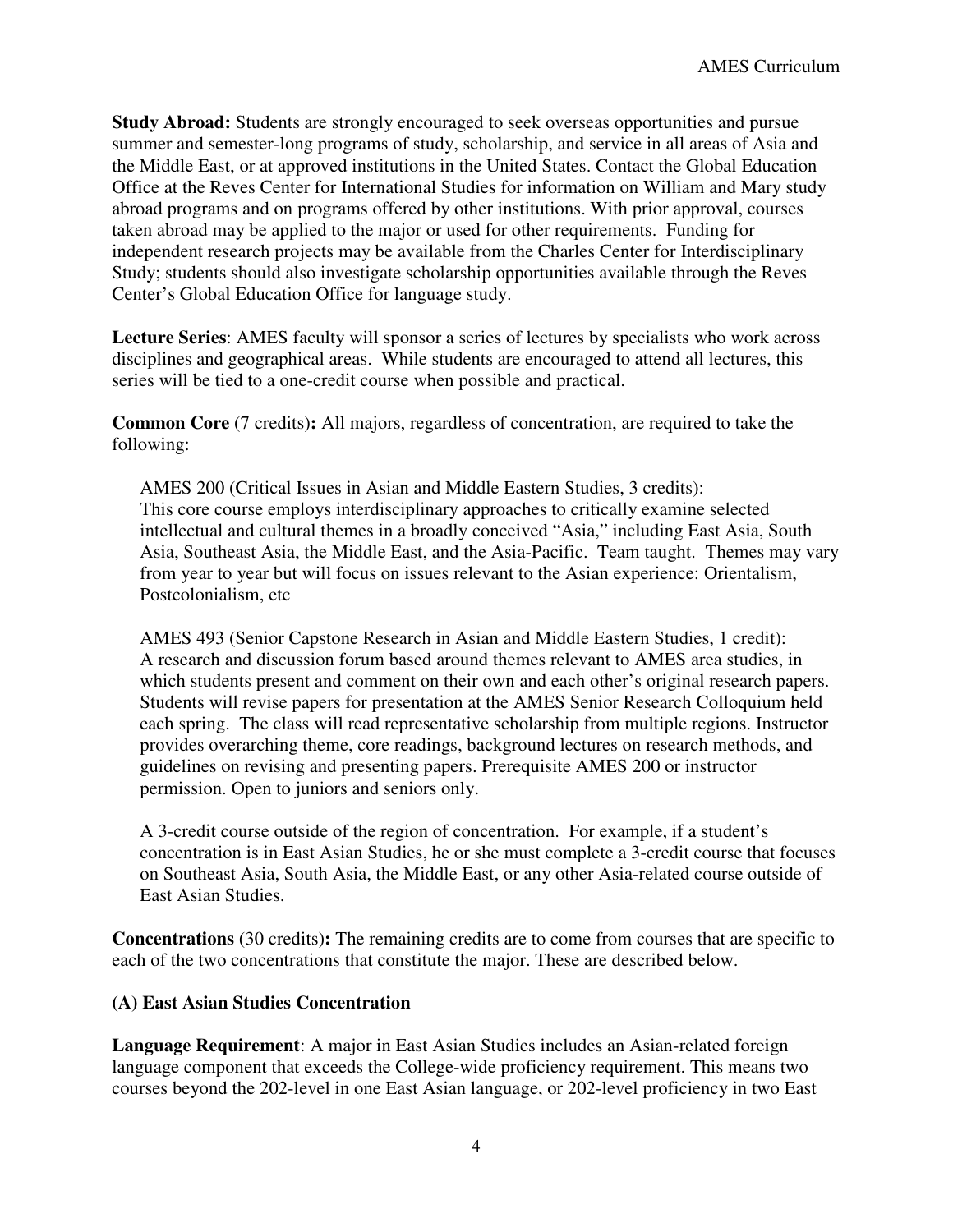Asian languages. Although the College is not currently able to offer languages beyond Chinese and Japanese, a student could count another East Asian language (for example, Korean) provided they can demonstrate proficiency through accredited academic courses taken domestically or abroad. The courses in this category will total 6 credits.

**Mandatory Foundational Courses** (12 credits): Concentrators in East Asian Studies are required to complete courses from all three Groups, one each from Groups One, Two, and Three and one additional course from any Group. The courses in this category will amount to 12 credits.

#### **Group One (Choose One)**

HIST 141: Survey of East Asian Civilization to 1600 HIST 142: Survey of East Asian Civilization since 1600

#### **Group Two (Choose One)**

ANTH 342: Peoples and Cultures of East Asia GOVT 336: Governments and Politics of China and Japan

#### **Group Three (Choose One)**

RELG 215: History of Religion in East Asia CHIN/JAPN 280: East Asian Cultures through Film ARTH 255: Art of East Asia

The remaining 12 credits are to come from courses that are specific to East Asian Studies (including any line on the list above), chosen in consultation with a member of the East Asian Studies faculty to form a coherent program of study. (A list of currently offered courses is available on the program web site)

#### **(B) Middle Eastern Studies Concentration**

**Language Requirement:** The concentration in Middle Eastern Studies includes a Middle Eastern foreign language component that exceeds the College-wide proficiency requirement. This means two courses through the 302-level in Arabic, or 202-level proficiency in two Middle Eastern languages. Although the College is not currently able to offer languages beyond Arabic, a student could count another Middle Eastern language (for example, Persian, Turkish, Modern Hebrew) provided they can demonstrate proficiency through accredited academic courses taken domestically or abroad. This requirement will fulfill 6 credits.

**Mandatory Foundational Courses:** Concentrators in Middle Eastern Studies are required to complete courses from all three Groups, one each from Groups One, Two, and Three and one additional course from any Group. The courses in this category will amount to 12 credits. .

# **Group One (Choose One)**

GOVT 339: Middle Eastern Political Systems HIST 171: History of the Modern Middle East I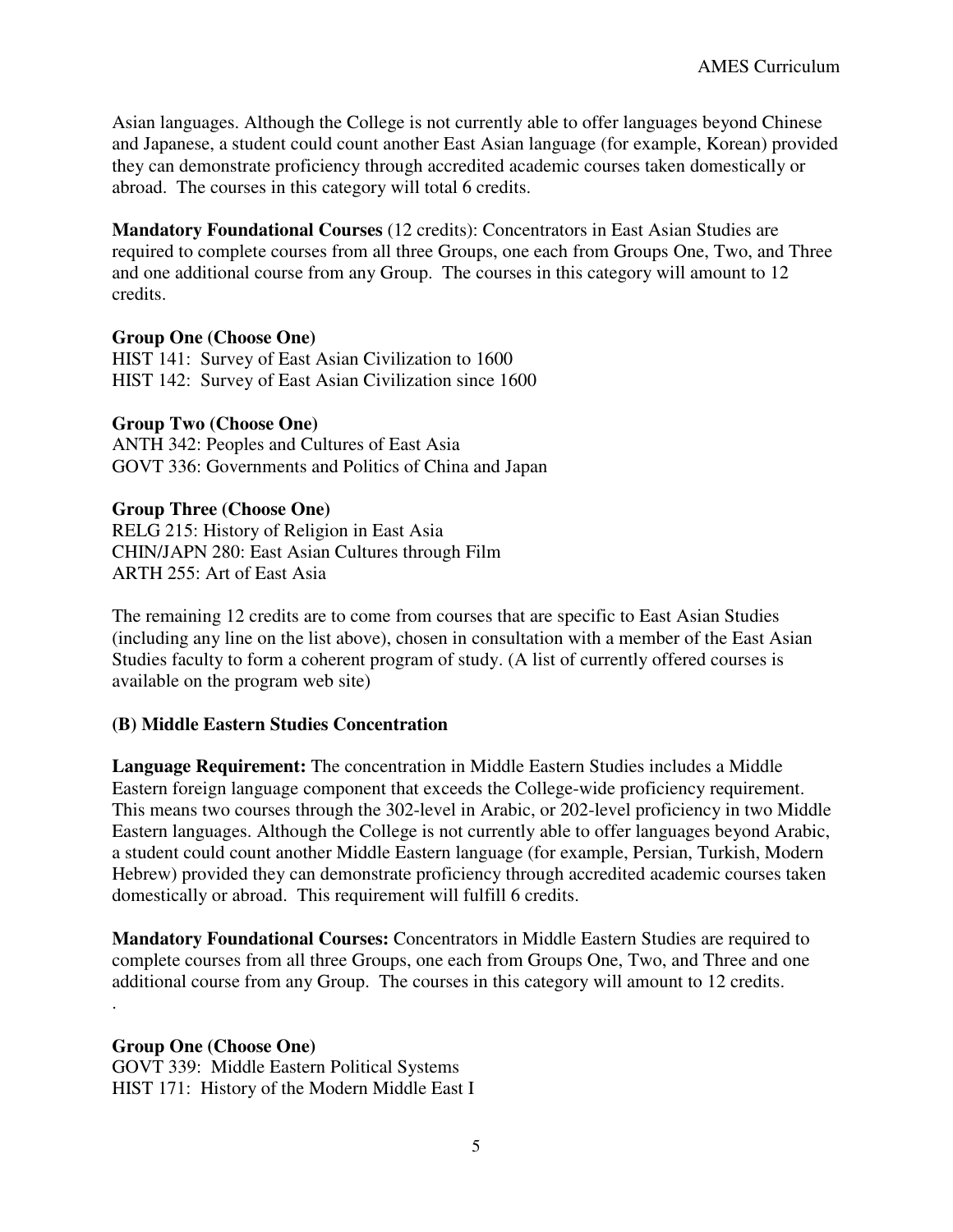HIST 172: History of the Modern Middle East II

## **Group Two (Choose One)**

RELG 212 Introduction to Islam RELG 317 Women and Islam RELG 318 Islam in the Modern World ANTH 350 Special Topics in Anthropology (Middle Eastern Topics Only)

### **Group Three (Choose One)**

MUSC 372 Music Cultures of the Middle East MUSC 367 Middle Eastern Topics Only (e.g. Mediterranean Musical Mosaic) ARTH 460 Seminar Topics in Art History (Middle Eastern Topics Only) ARAB 311 Special Topics in Arabic (can be repeated for credit) ARAB 309 Survey of Arabic Literature in Translation ARAB 310 Topics in Modern Arabic Literature in Translation

The remaining 12 credits may be chosen from any line on the list above or courses chosen in consultation with and with the approval of the Middle East Studies advisor. (A list of currently offered courses is available on the program web site)

**AMES Performance Ensembles:** AMES majors and minors may participate in any of three AMES performance ensembles for 1 credit per semester. E18-01 Middle Eastern Music Ensemble; E21-01 Indonesian Gamelan Ensemble; or E99-01 North Indian Classical Ensemble. AMES minors may apply 1-2 credits of ensemble participation to the major; AMES majors may apply 3-4 credits of ensemble participation to the major.

#### **AMES Minors:**

#### **Minor in East Asian Studies**

#### Required Credit Hours: 18

Core Requirements: A minor in East Asian Studies requires 18 semester credit hours in the interdisciplinary field of East Asian Studies. Students are required to take History 141 or 142. No more than 50 percent of the credit hours can be taken in any one academic department and at least 3 of the 18 semester credit hours should be taken at the 300-400 level. Courses taken while participating in William and Mary's approved study-abroad programs can count towards the minor. Minors are encouraged to take AMES 200.

#### **Minor in Middle East Studies**

Required Credit Hours: 18

Core Requirements: A minor in Middle East Studies requires 18 semester credit hours in the interdisciplinary field of Middle East Studies. Students are required to take any two courses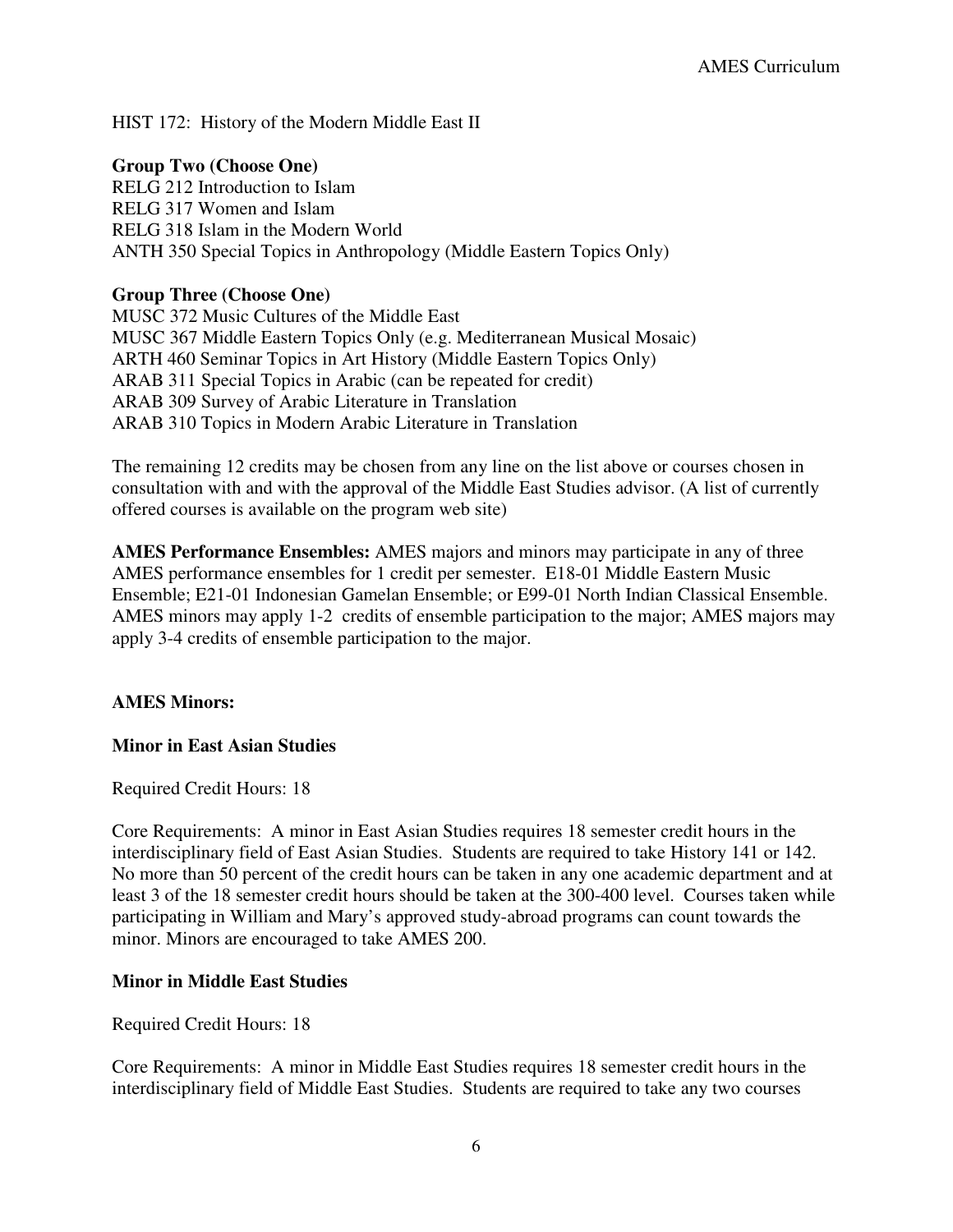from the foundational courses listed above for the AMES Middle East Studies Major. No more than 50 percent of the credit hours can be taken in any one academic department and at least 3 of the 18 semester credit hours should be taken at the 300-400 level. Courses taken while participating in William and Mary's approved study-abroad programs can count towards the minor. Minors are encouraged to take AMES 200.

## **Minor in Comparative and Diaspora Studies of Asia and the Middle East**

### Required Credit Hours: 18

Core Requirements: A minor in Comparative and Diaspora Studies requires 18 semester credit hours spread across the representative regions of the AMES major: East Asia, South Asia, Southeast Asia, the Middle East, or the Asia-Pacific. Students are required to take Ames 200 and a history course from one of these representative regions. No more than 50 percent of the credit hours can be taken in any one region and at least 3 of the 18 semester credit hours should be taken at the 300-400 level. Students are encouraged to pursue large thematic issues that cross regional boundaries, such as Women in Asia, Asia and the Environment, Asian-Americans Performance and Identity, and Islam in Asia. Courses for this minor can be selected from any of the existing lists for East Asian, Middle East or South Asian Studies, or from other departments as long as they are chosen in consultation with an AMES faculty member. Courses taken while participating in William and Mary's approved study-abroad programs can count towards the minor.

#### **Minor in South Asian Studies:**

#### Required Credit Hours: 18

Core Requirements: A minor in South Asian Studies provides an interdisciplinary exposure to South Asian history, politics, economics and culture of Afghanistan, Bangladesh, Bhutan, India, Myanmar, Nepal, Pakistan and Sri Lanka. Courses taken in South Asian Studies emphasize both that which is distinctively South Asian, as well as the linkages between the South Asia region and other regions. Proficiency in a South Asian language is not a requirement for the minor. A minor in South Asian Studies requires 18 semester credit hours in the interdisciplinary field of South Asian Studies. No more than 50 percent of the credit hours can be taken in any one academic department and at least 3 of the 18 semester credit hours should be taken at the 300- 400 level. Courses taken while participating in William and Mary's Summer Program in Goa will count towards the minor, as will other approved study-abroad programs.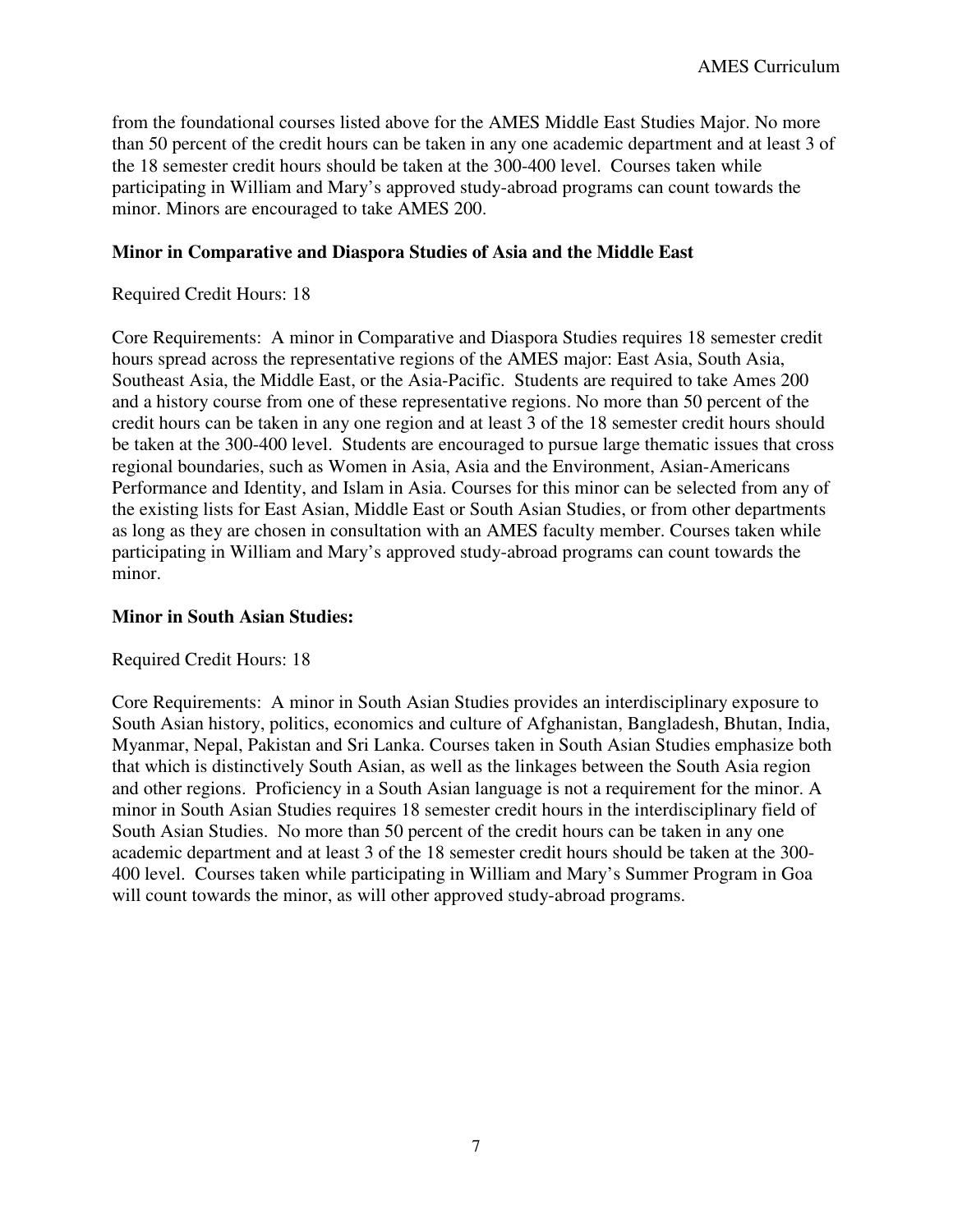### **Appendix 1: Courses in East Asian Studies**

#### **Advanced Language Courses (6 credits)**

CHIN 300: Chinese Studies in China II (CHIN 202 and acceptance by selection committee) CHIN 301: Upper-Intermediate Chinese I (CHIN 202 or consent of instructor) CHIN 302: Upper-Intermediate Chinese II (CHIN 301 or consent of instructor) CHIN 303: Topics in Chinese Language, Civilization or Literature (CHIN 202 and acceptance by selection committee) CHIN 306: Advanced Conversation (CHIN 202 or consent of instructor) CHIN 400: Chinese Studies in China III CHIN 401: Advanced Speaking I CHIN 402: Advanced Speaking II CHIN 403: Advanced Reading & Writing I CHIN 404: Advanced Reading & Writing II CHIN 410: Advanced Topics in Chinese Language, Civilization or Literature (CHIN 303 or consent of instructor) CHIN 411: Independent Study (CHIN 302 or 303) JAPN 300: Topics in Japanese Language JAPN 301: Upper-Intermediate Japanese I (JAPN 202 or consent of instructor) JAPN 302: Upper-Intermediate Japanese II (JAPN 301 or consent of instructor) JAPN 305: Directed Readings in Japanese Literature (JAPN 302 or consent of instructor) JAPN 401: Advanced Japanese I (JAPN 302 or consent of instructor) JAPN 402: Advanced Japanese II (JAPN 401 or consent of instructor) JAPN 410 Advanced Topics in Japanese Literature and Culture (in Japanese) (JAPN 302 or consent of instructor) JAPN 411: Independent Study (consent of instructor)

## **All Other Course Offerings Related to East Asian Studies**

ANTH 342: Peoples and Cultures of East Asia ANTH 348: Japanese Values through Literature and Film ANTH 349: Contemporary Issues in Japanese Society ANTH 350: Special Topics in Anthropology (East Asian topics only) ANTH 460: Independent Study (East Asian topics only; consent of instructor) ARTH 255: Art of East Asia ARTH 393: The Art of China ARTH 394: The Art of Japan CHIN 150: Freshman Seminar (East Asian topics only) CHIN/JAPN 280: East Asian Cultures through Film CHIN 303: Topics in Chinese Language, Civilization or Literature (CHIN 202 and acceptance by selection committee) CHIN 309: Survey of Chinese Literature in English CHIN 312: Special Issues in Chinese Poetic Tradition CHIN 316: Women in Chinese Culture and Literature CHIN 320: Chinese Popular Culture CHIN 322: Twentieth Century Chinese Literature (in English translation)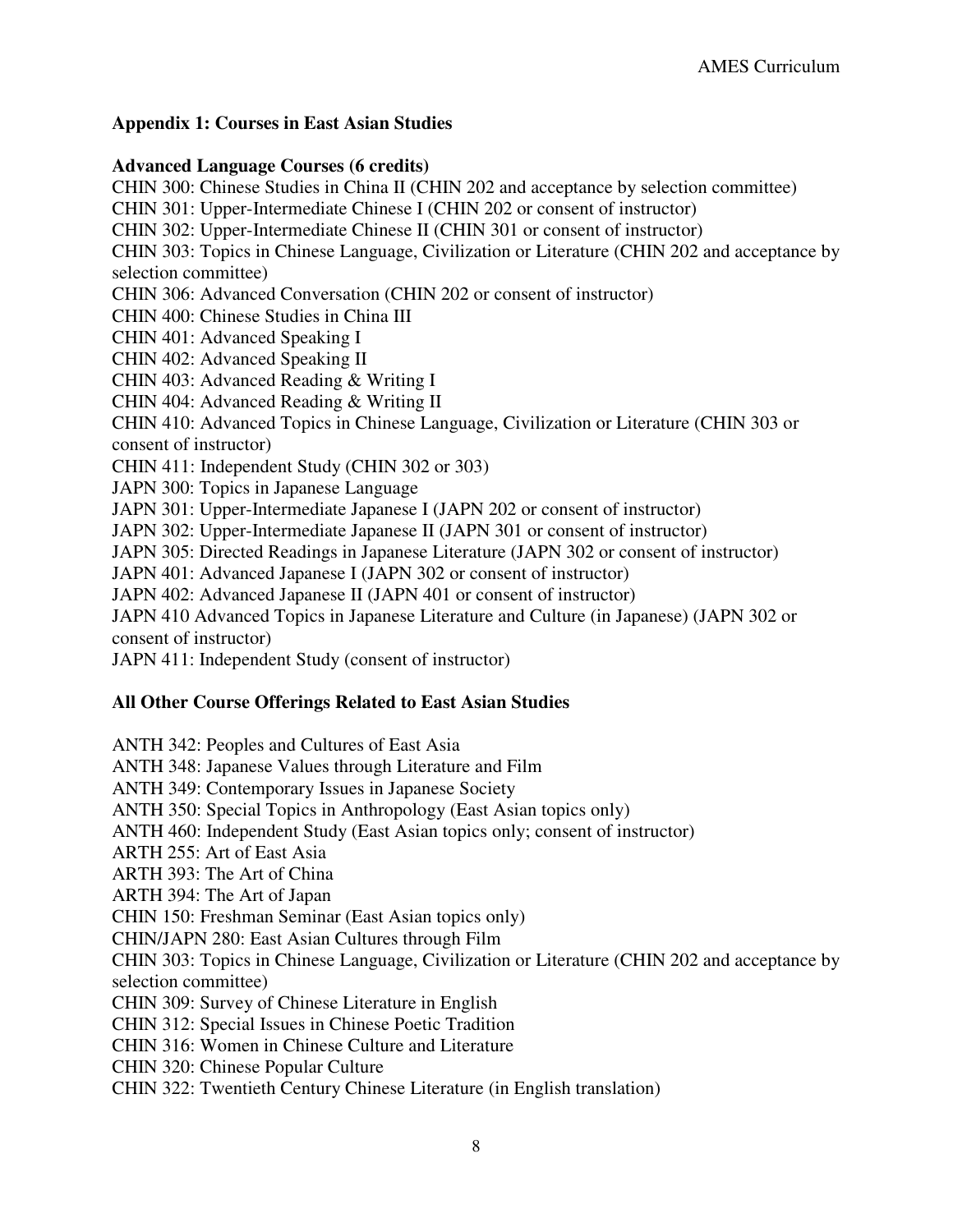CHIN 386: Art of Chinese Poetry

CHIN 410: Advanced Topics in Chinese Language, Civilization or Literature (CHIN 303 or consent of instructor)

CHIN 411: Independent Study (CHIN 302 or 303)

CHIN 428: Advanced Seminar in Chinese Language, Culture or Literature

ECON 300: Topics in Economics (ECON 101/151, 102/152; East Asian topics only)

ECON 382: Comparative Economics (ECON 101/151, 102/152)

ECON 400: Topics in Economics (ECON 303 and/or 304; East Asian topics only)

ECON 480: East Asian Economic Development

GBST 390: Topics in Global Studies (East Asian topics only)

GBST 480: Independent Study in Global Studies (East Asian topics only)

GBST 495/496: Senior Honors in Global Studies (East Asian topics only)

GBST 498: Internship (East Asian topics only)

GOVT 336: Governments and Politics of China and Japan

GOVT 391: Topics in Government (East Asian topics only)

GOVT 435: Political Economy of the Newly Industrializing Countries (East Asian topics only)

GOVT 491: Seminar in Government (East Asian topics only)

GOVT 494: Independent Study (East Asian topics only) (consent of instructor and Chair of Department)

HIST 150: Freshman Seminar (East Asian topics only)

HIST 141: Survey of East Asian Civilization to 1600

HIST 142: Survey of East Asian Civilization since 1600

HIST 192: Global History since 1500

HIST 211/212: Topics in History (East Asian topics only)

HIST 265: Postwar Japan

HIST 311/312: Topics in History (East Asian topics only)

HIST 328: Modern Japanese History

HIST 329: Modern Chinese History

HIST 330: America and China: U.S.-China Relations Since 1784

HIST 467/468: Independent Study in History (East Asian topics only; consent of instructor)

HIST 490C/491C: Topics in History (East Asian topics only)

JAPN 150 Freshman Seminar

CHIN/JAPN 280: East Asian Cultures through Film

JAPN 308 Topics in Japanese Literature and Culture (in English)

JAPN 309: Classical Japanese Literature in Translation

JAPN 310: Modern and Contemporary Japanese Literature in Translation

JAPN 311: Japanese Cinema

JAPN 320: The Japanese City

JAPN 410: Advanced Topics in Japanese Literature and Culture (in Japanese) (JAPN 302 or consent of instructor)

JAPN 411: Independent Study (consent of instructor)

MDLL 360: Topics in Modern Languages, Literature, and Cultures (East Asian topics only)

RELG 150: Freshman Seminar (East Asian topics only)

RELG 214: Buddhism

RELG 215: History of Religion in East Asia

RELG 308: Topics in Religion (East Asian topics only)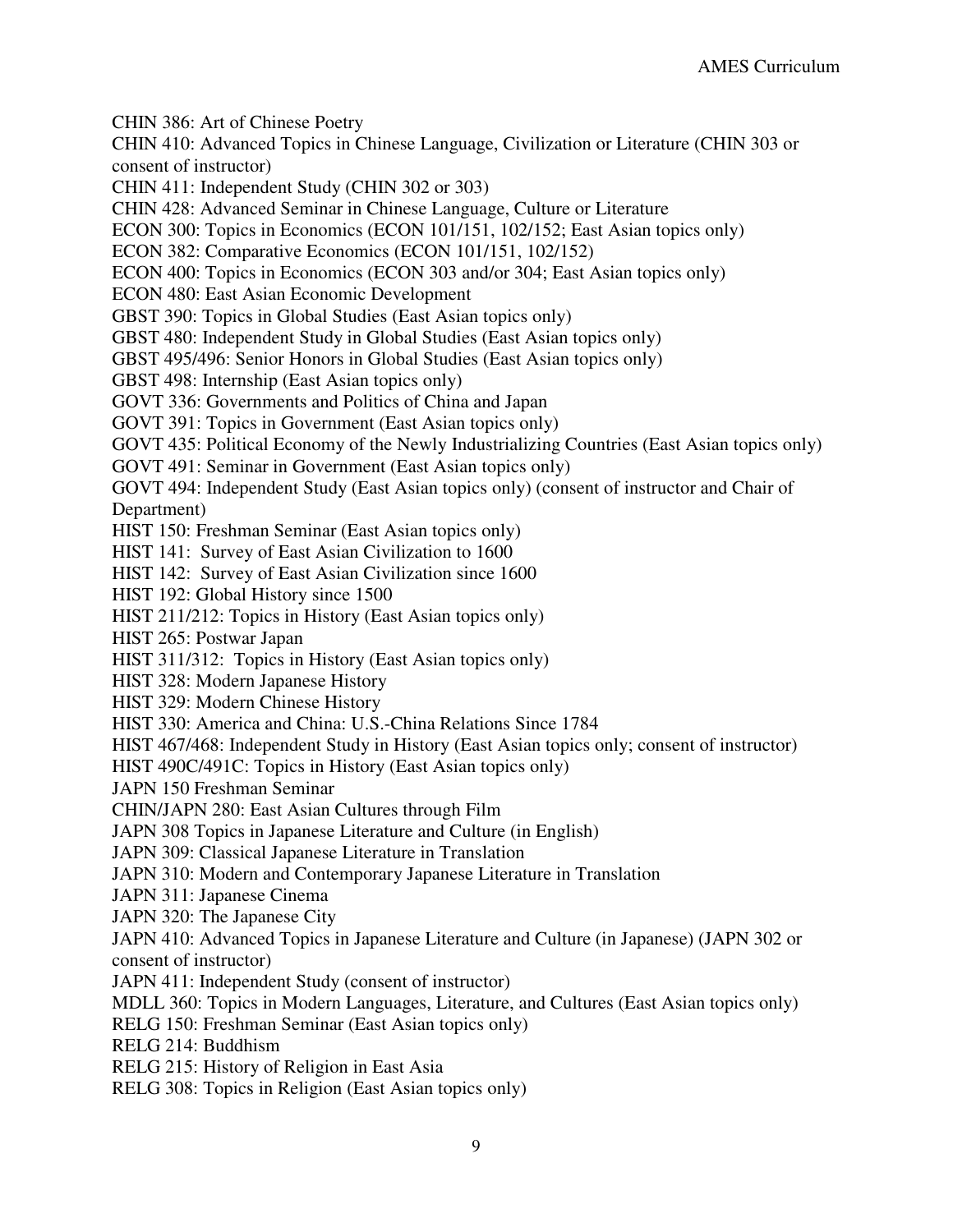RELG 365: Buddhism in China RELG 366: Buddhism in Japan RELG 481/482: Independent Study in Religion (E Asian topics only; consent of instructor) THEA 150W: Freshman Seminar in Asian Cinema THEA 332: Sex & Race in Plays & Films THEA 333: Introduction to Classical Asian Performance Styles THEA 350: Asian American History in Theatre and Film THEA 460: Asian Performance Styles THEA 461: Asian/Asian American Theatre and Film

East Asian Studies concentrators who wish to minor in Chinese Language and Literature (offered by the department of Modern Languages and Literatures) will be allowed to apply up to 12 additional credit hours in Chinese Language and Literature beyond the current 48 credit hours limit in the major.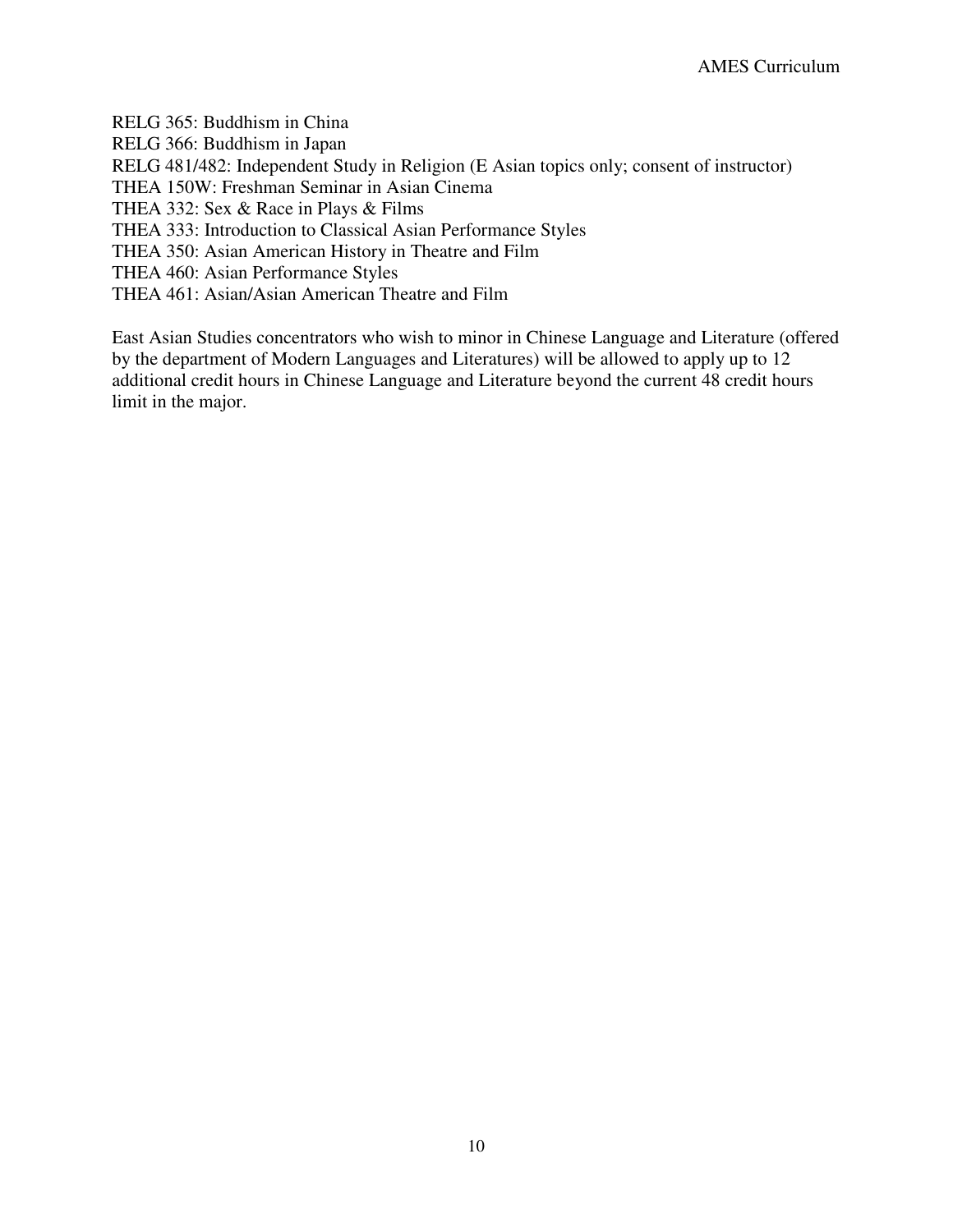## **Appendix 2: Courses in Middle Eastern Studies**

#### **Arabic language courses**

ARAB 301: Advanced Arabic I: Introduction to Arabic Literature and Society ARAB 302: Advanced Arabic II: Arabic Literature and Society ARAB 303: Media Arabic (ARAB 302 or consent of instructor) ARAB 304: Introduction to Arabic Dialects (ARAB 201) ARAB 305: Directed Readings in Arabic ARAB 306: Directed Readings in Arabic ARAB 411: Independent Study in Arabic

## **All Other Courses Related to Middle Eastern Studies**

ANTH 150: Freshman Seminar (Middle Eastern topics only) ANTH 319: Archaeology of the Near East ANTH 350: Special Topics in Anthropology (Middle Eastern topics only) ARAB 150: Freshman Seminar ARAB 150: Freshman Seminar Introduction to Arab World Through Film ARAB 290: Iraqi Dialect ARAB 311 Special Topics in Arabic (can be repeated for credit) ARAB 309 Survey of Arabic Literature in Translation ARAB 310 Topics in Modern Arabic Literature in Translation ARAB 309: Survey of Arabic Literature in Translation ARAB 310: Topics in Modern Arabic Literature in Translation ARAB 311: Special Topics in Arabic ARAB 411: Independent Study in Arabic ARTH 460: Seminar Topics in Art History: (Middle Eastern topics only) GBST 390: Topics in Global Studies (Middle Eastern topics only) GBST 480: Independent Study in Global Studies (Middle Eastern topics only) GBST 495/496: Senior Honors in Global Studies (Middle Eastern topics only) GBST 498: Internship GOVT 339: Middle Eastern Political Systems GOVT 312: Politics of Developing Countries GOVT 391: Topics in Government (Middle Eastern topics only) GOVT 491: Seminar in Government (Middle Eastern topics only) HIST 171: History of the Modern Middle East I HIST 172: History of the Modern Middle East II HIST 490C: Topics in History (Middle Eastern topics only) HIST 491C: Topics in History (Middle Eastern topics only) INTL 390: Topics in International Studies (Middle Eastern topics only) INTL 480: Independent Study in International Studies (Middle Eastern topics only) MUSC 367: Topics in Ethnomusicology (Middle Eastern Topics Only) MUSC 372: Music Cultures of the Middle East RELG 211: Introduction to the History of Jewish Thought

RELG 212: Introduction to Islam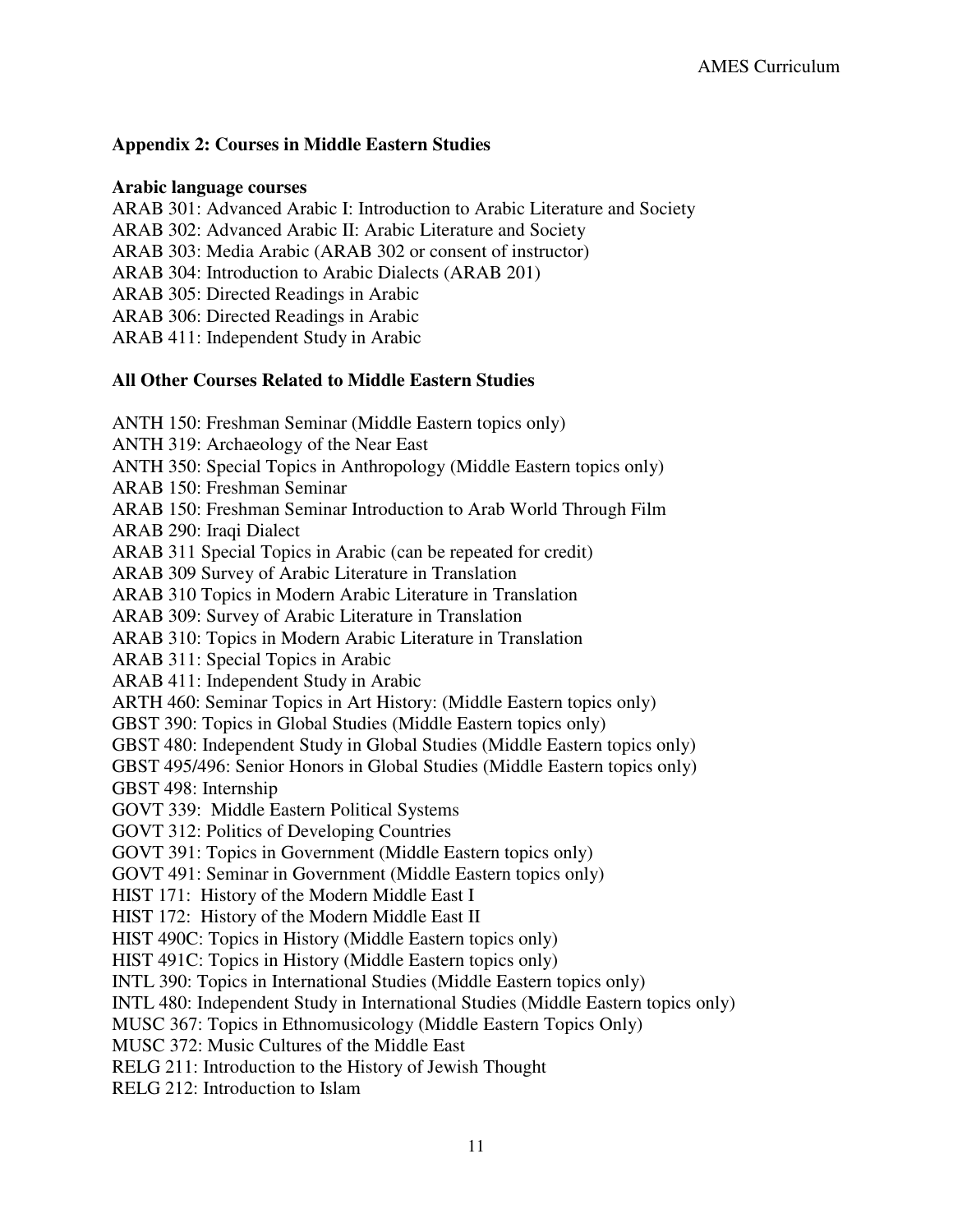RELG 308: Topics in Religion (Islamic topics only) RELG 317: Women and Islam RELG 318: Islam in the Modern World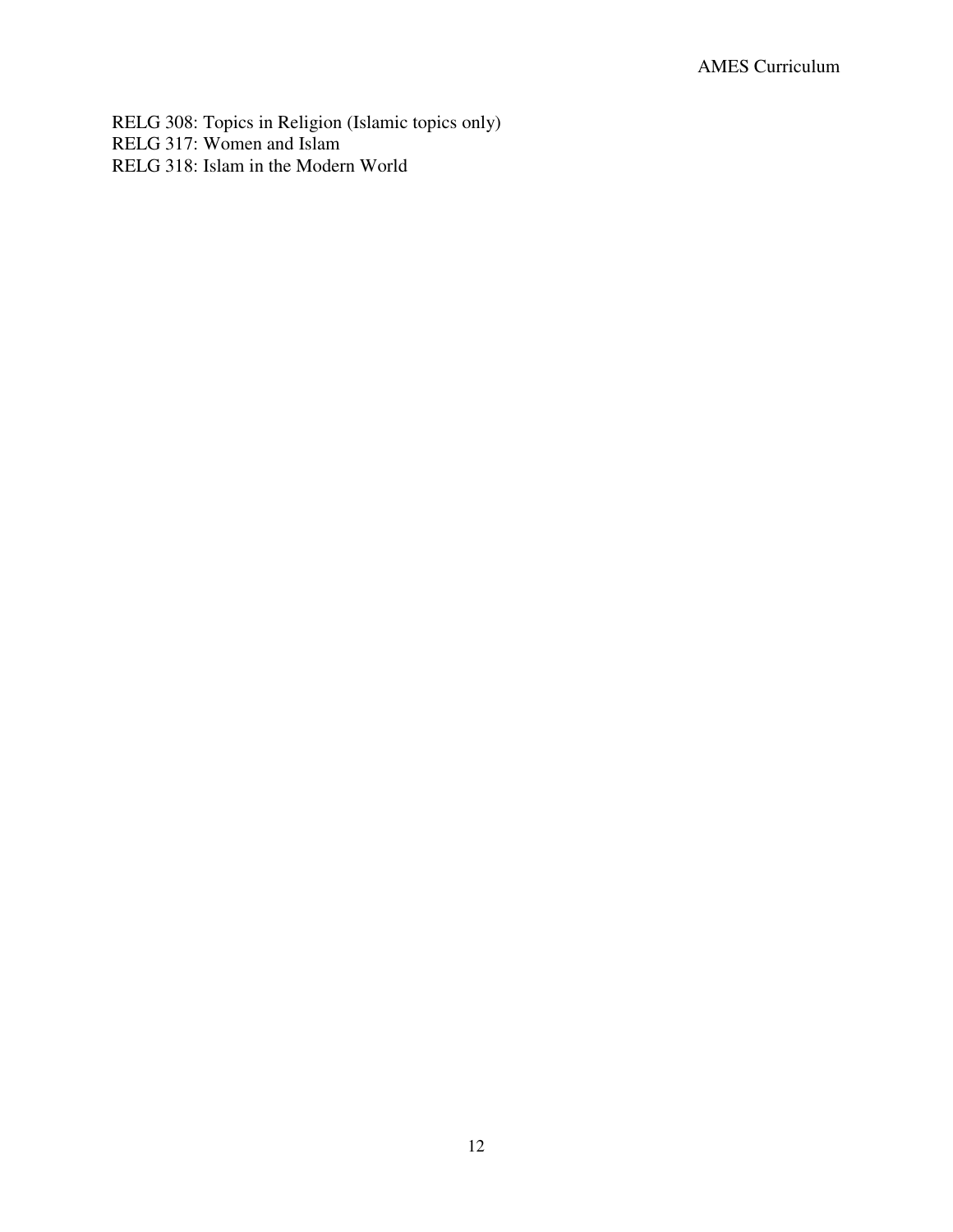### **Appendix 3: Courses in South Asian Studies**

**Core Faculty:** Rani Mullen (Government), Deenesh Sohoni (Sociology), Max Katz (Music), Arnab Basu (Economics), Ravi Gupta (Religion), Kevin Vose (Religion), Tamara Sonn (History), Chitralekha Zutshi (History), Gotz Hoeppe (Anthropology), Francis Tanglao-Aguas (Theater).

#### **Anthropology**

South Asian courses will be taught by new tenure-track hire Gotz Hoeppe

#### **Art History**

ARTH 392: Art of India ARTH 330: Topics in Art History (South Asian Topics Only)

#### **Economics**

ECON 300: Contemporary Issues in Developing Economies (50% SAsian content)

#### **Government:**

GOVT 391: South Asian Politics GOVT 491: Senior Seminar: State-Building in Afghanistan GOVT 491: Senior Seminar: South Asian Politics GOVT 312: Politics of Developing Countries Partition & the Making of India and Pakistan (future course)

#### **History:**

HIST 161-01: History of South Asia Topics Courses in History: Islam and Politics in South Asia Empire and Science in Colonial India Nation, Gender, and Race in British India Gandhi: Memory and Representation Bollywood and the Making of Modern India Empires and Imperialism Postcolonial India (future course)

#### **Music**

MUSC 367/ ANTH 350: Music of India MUSC 345: Music and the Postcolonial in India Sitar Performance (future course) MUS/ANTH 241: Worlds of Music MUS/ANTH150W : World Music and World Religion MUS 345: Seminar in Music Research (South Asian Topics Only)

#### **Religion**

RELG 212: Introduction to Islam RELG 317: Women in Islam